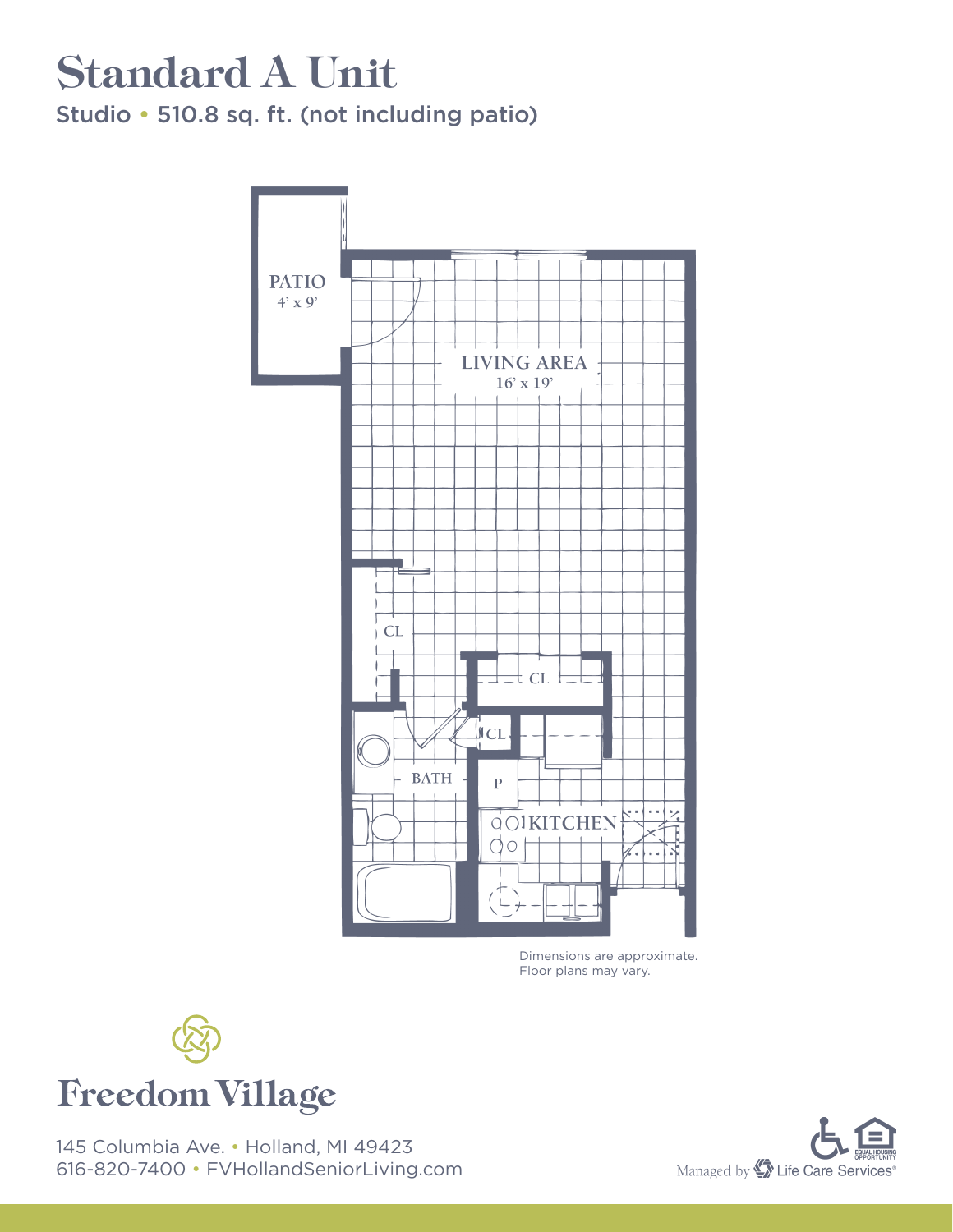#### Standard B Unit

One Bedroom • One Bath • 712.2 sq. ft. (not including patio)



Dimensions are approximate. Floor plans may vary.



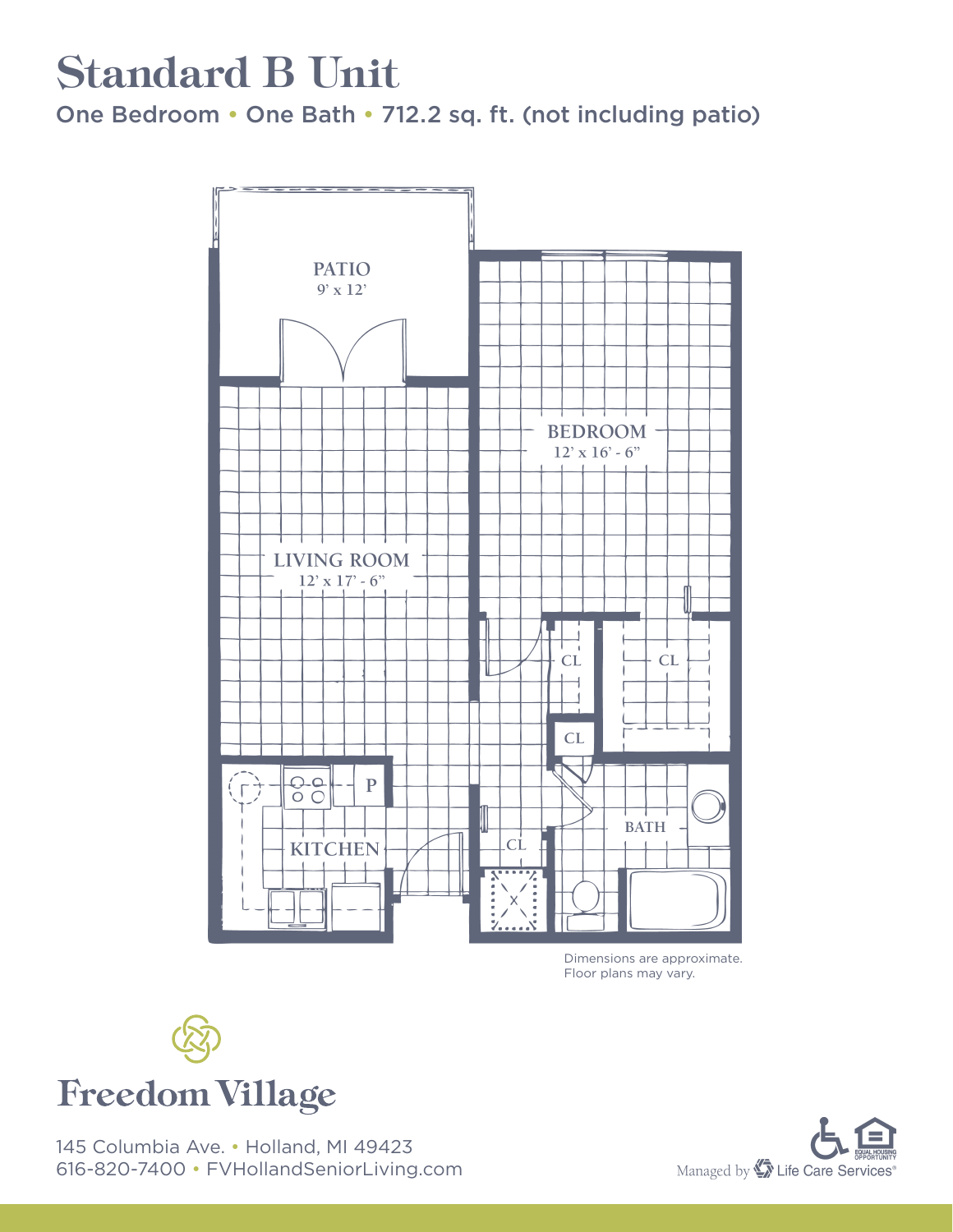### Standard C Unit

Large One Bedroom • One Bath • 813.4 sq. ft. (not including patio)



Dimensions are approximate. Floor plans may vary.



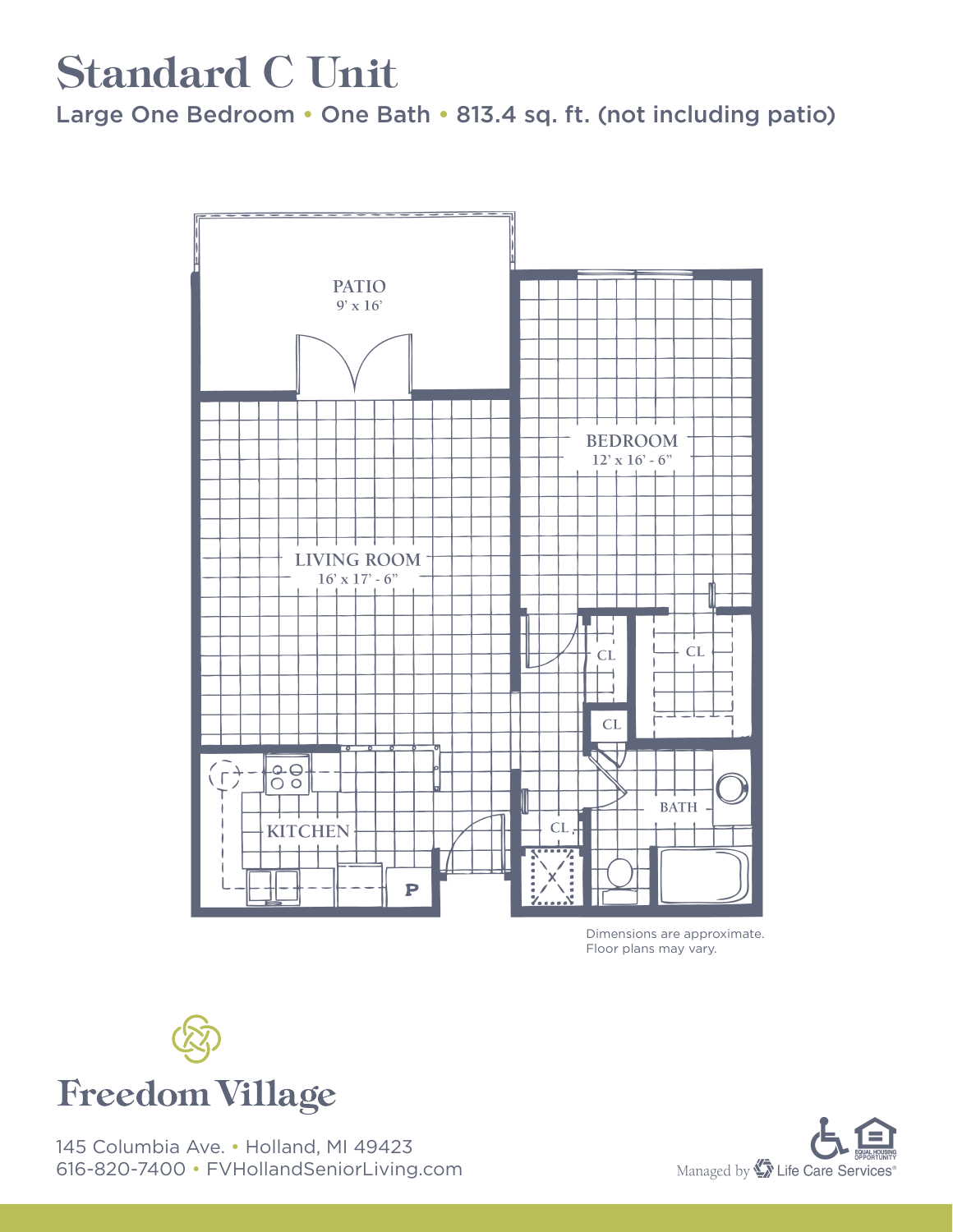## Standard D Unit

Large One Bedroom • Two Bath • 940.8 sq. ft. (not including patio)



Dimensions are approximate. Floor plans may vary.



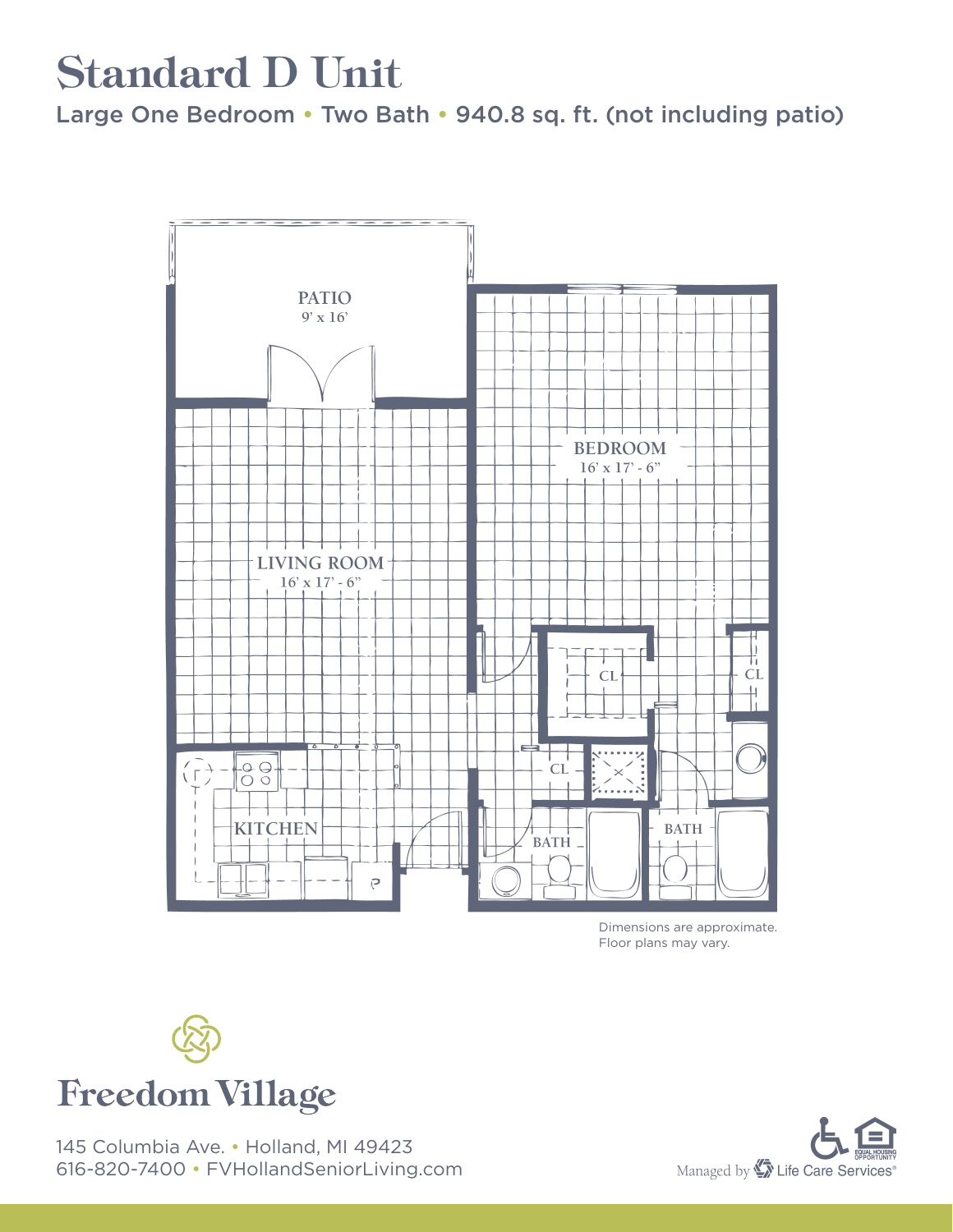# Standard E Unit

Deluxe One Bedroom • Two Bath with Large Patio 1,041 sq. ft. (not including patio)



Dimensions are approximate. Floor plans may vary.



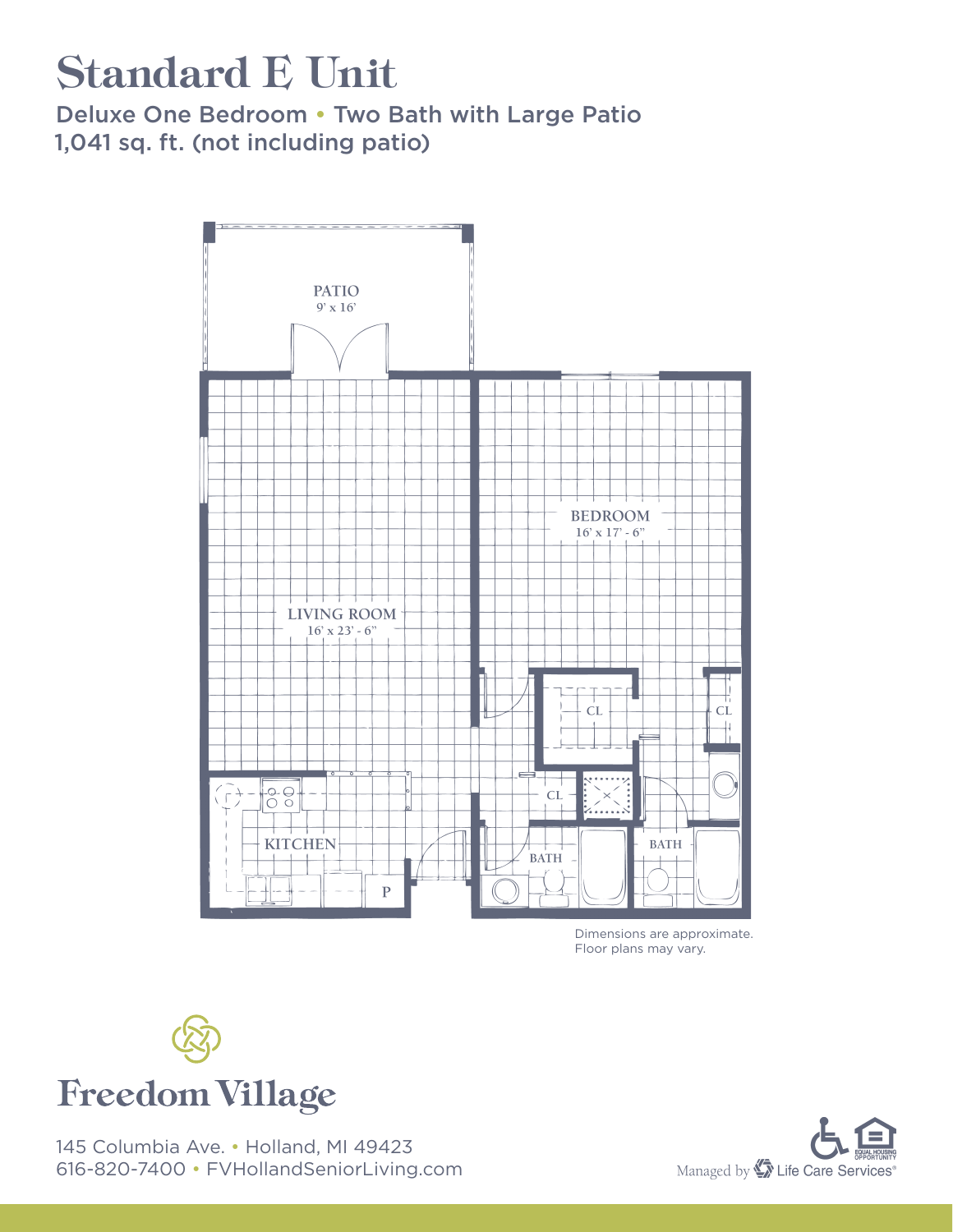### Lincoln C

Large One Bedroom • One Bath • 830.9 sq. ft. (not including patio)



Dimensions are approximate. Floor plans may vary.



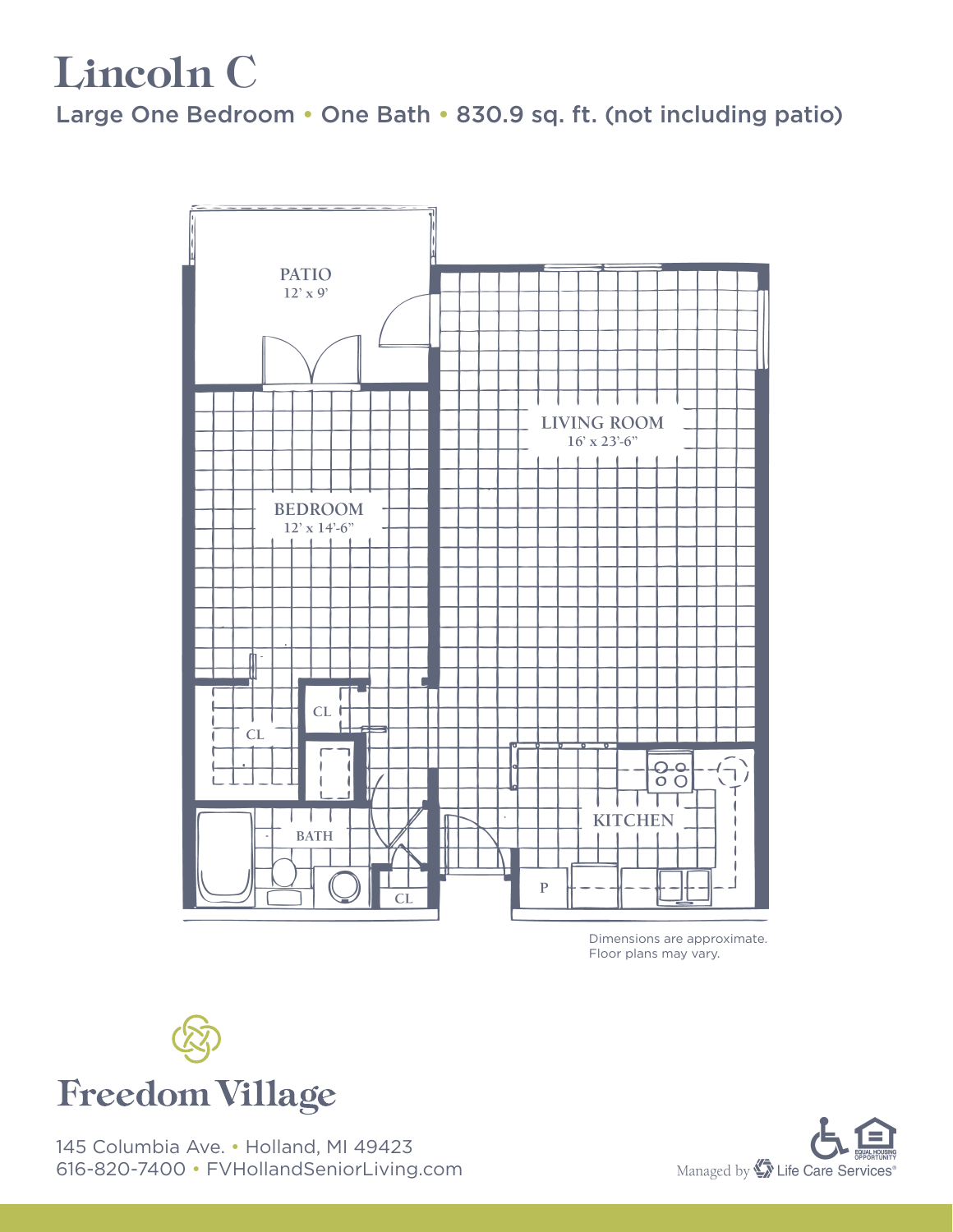## Lincoln F

Deluxe One Bedroom • Two Bath with Den 1,288 sq. ft. (not including patio)



Dimensions are approximate. Floor plans may vary.



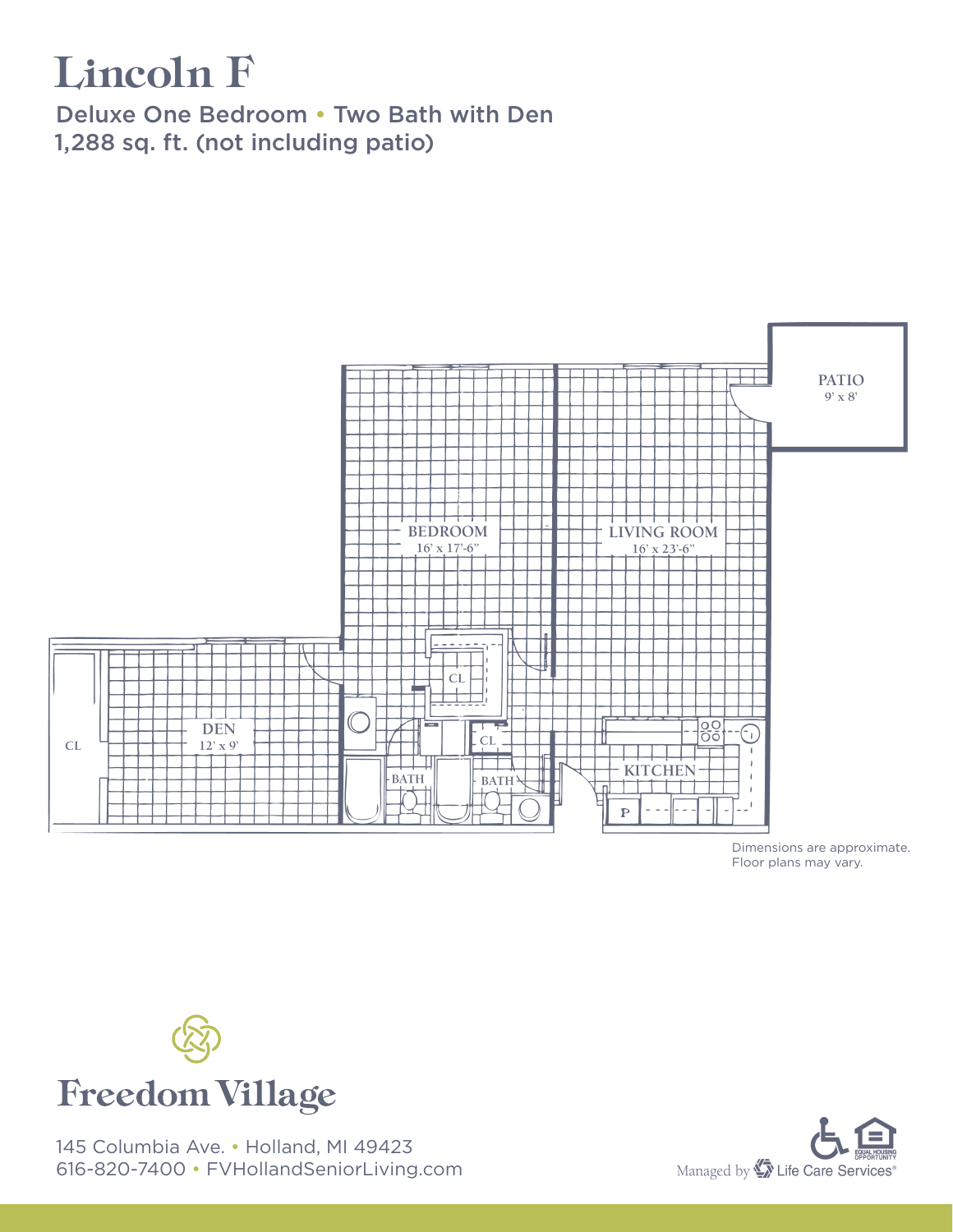## Williamsburg B Unit

One Bedroom • One Bath • 730 sq. ft.





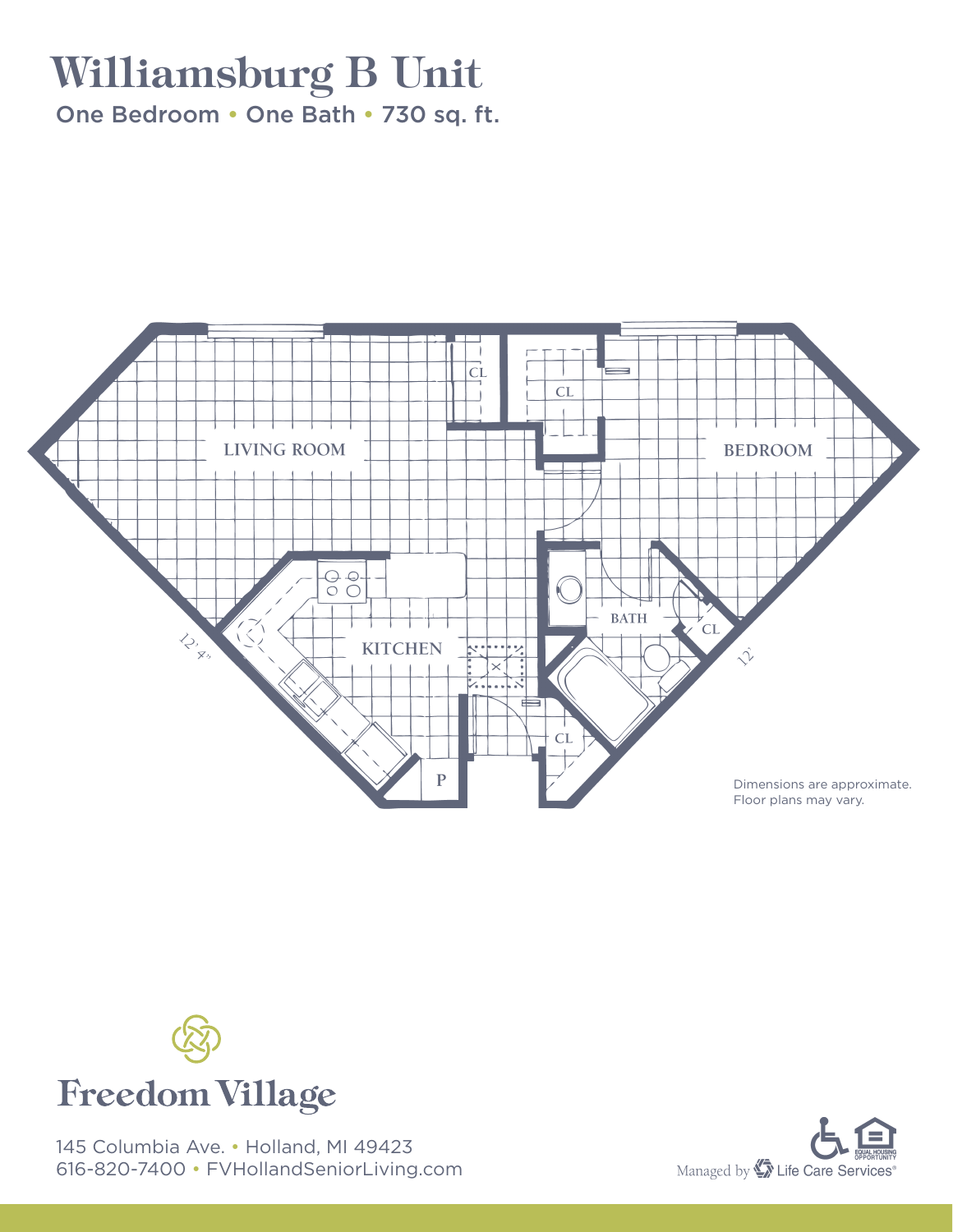# Williamsburg C Unit

Large One Bedroom • One Bath with Den • 970.4 sq. ft. (not including patio)





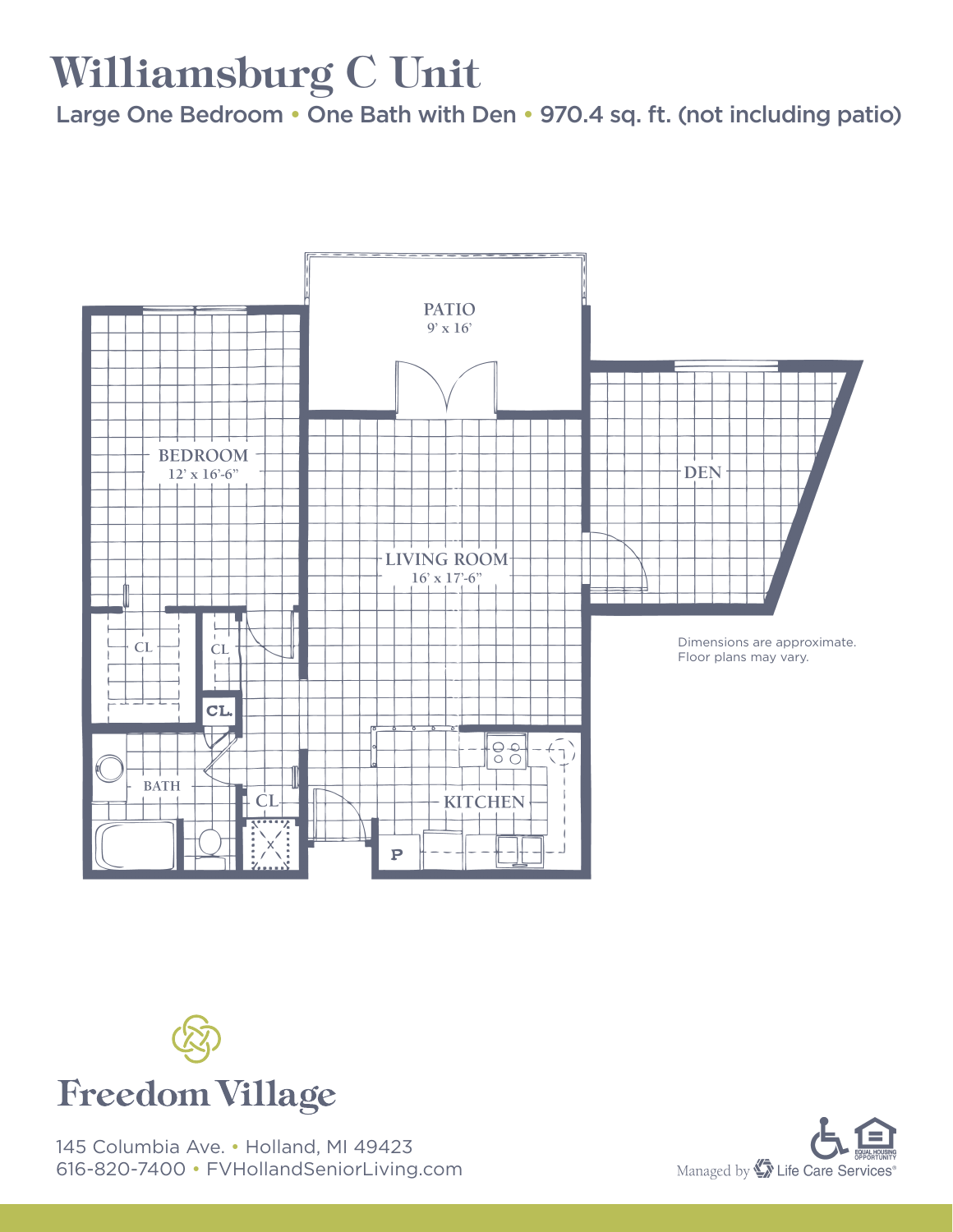## Williamsburg D Unit

Large One Bedroom • Two Bath with Den • 1,097.8 sq. ft. (not including patio)



Dimensions are approximate. Floor plans may vary.